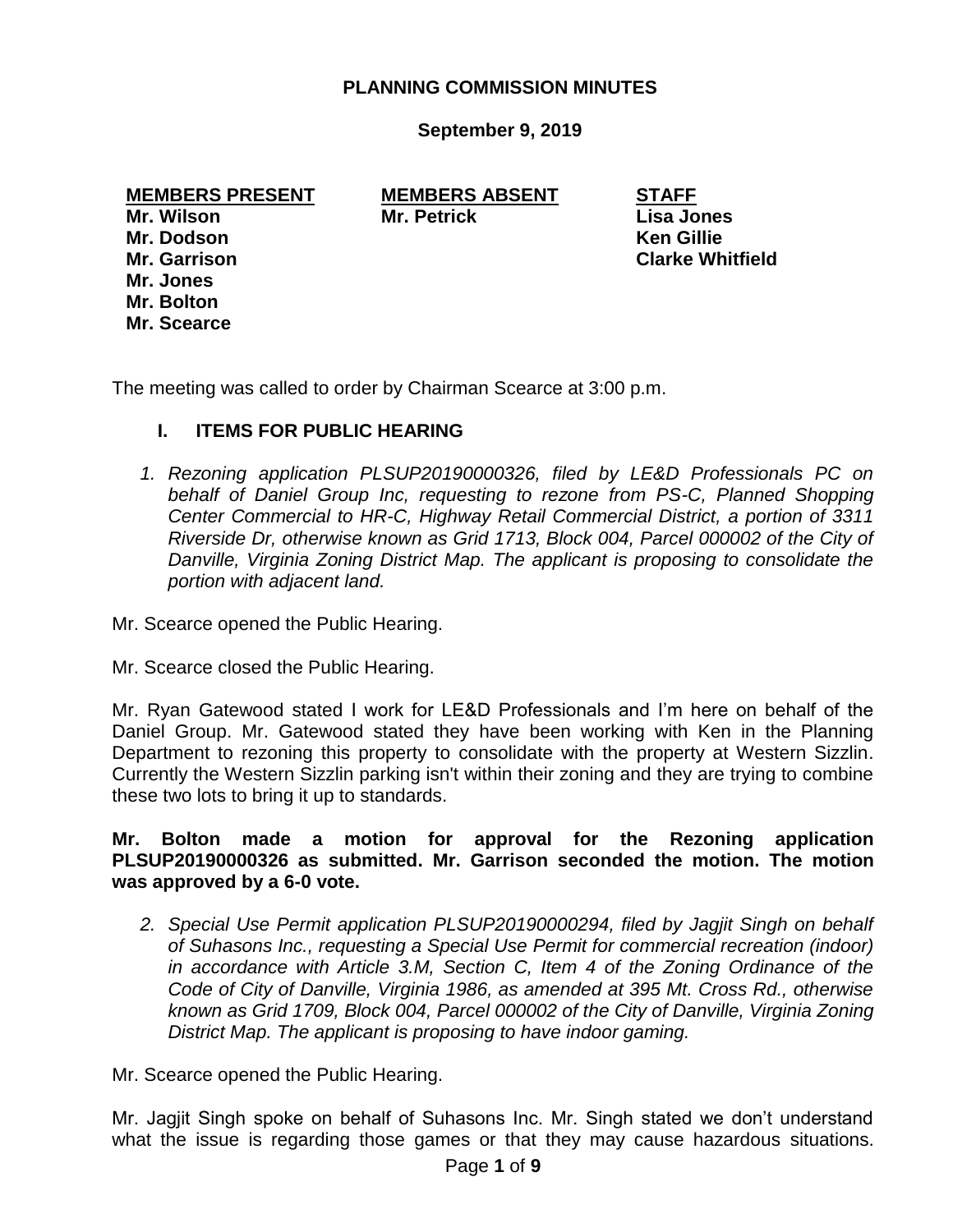People spend a lot of time when they come in to play the lottery. It is inaccurate that standard parking turn around rate is at my store. Another issue that I have is the limited hours for operation. Why is that not applied to Virginia Lottery because it is the same cash flow? I also question the proposal to limit stores to no more than one machine for every three people allowed by the maximum occupancy. On the issue of parking the government shouldn't step in to make that decision for me. Everyone that comes to the store to play the games they enjoy them and there is a skill to play them and not a chance which is considered gambling.

Brent Jackson, stated I am an attorney who represents two of the applicants that use machines from Grace Technologies. The games involve deductive reasoning to improve both the chances of winning and the potential amount to be won. You are now controlling your chances, and that is not gambling. Gambling is strictly chance. I have been dealing with the gaming industry for over a decade. So, gaming under the laws of the Commonwealth of Virginia is strictly putting money forth for something of value and allowing the fortunes to determine whether or not you will receive a prize. The validity of the violation notices the businesses received into question, saying they were inappropriate and not specific. We need to have a basic understanding of what the problem is.

Ken Gillie cited the city code for special use permits and said the notices were specific because they stated the need for the business to obtain a special use permit. I haven't done anything that is out of the ordinary. I'm following procedure.

Brenda Lewis, stated I am a citizen of Danville. I am retired here in 2015 and I am very active in the community. Gaming is something that I consider fun and I am here not as an owner and not a legal expert but just as a person that enjoys the game. My favorite gaming spot was Quick N Plenty. I found that it was well managed and I never faced a parking problem there. Most of the people that came and used the machines were retired people. We did not see any criminal activity and it was quiet. I consider myself as a reasonable person and I certainly hope that you will understand it just adds to the one thing that we consider fun to the retired people of Danville. It is a safe and well managed place to go.

Chris Petersen, affiliated with the Virginia Charitable Gaming Council, said the lack of regulation and oversight on these skill games are eating into the receipts of both the Virginia Lottery and the Charitable Gaming Associations. The games we're talking about here are not reviewed by anyone, are not approved by anyone.

Mr. Gillie stated we are not focusing on the legality of the machines, just the machines are there. The parking issue that we have had the neighbors say that they can work it out, but as a Government our job is to protect those that don't sometimes speak for themselves. They call us and say "I have a parking problem can you do something about it" because they don't want to be bad neighbors. So, when there are issues, and yes, they can find some where to park but finding somewhere to park is on someone else's property. We have had issues where the number of people that are using these are exceeding the limit to park on site. We have some concerns that these buildings have limited occupant load based on the size of the building and as they said this may exceed that. We are looking at health safety and welfare issues and trying to protect the interest of the community not whether they are legal or not and that is why we are sticking by our recommendations and feel that some of these need some additional time to address some of the concerns that have come up. I don't have certification for all of these properties yet. A lot of them don't have marked parking and we can't determine if they comply with what they are supposed to have with the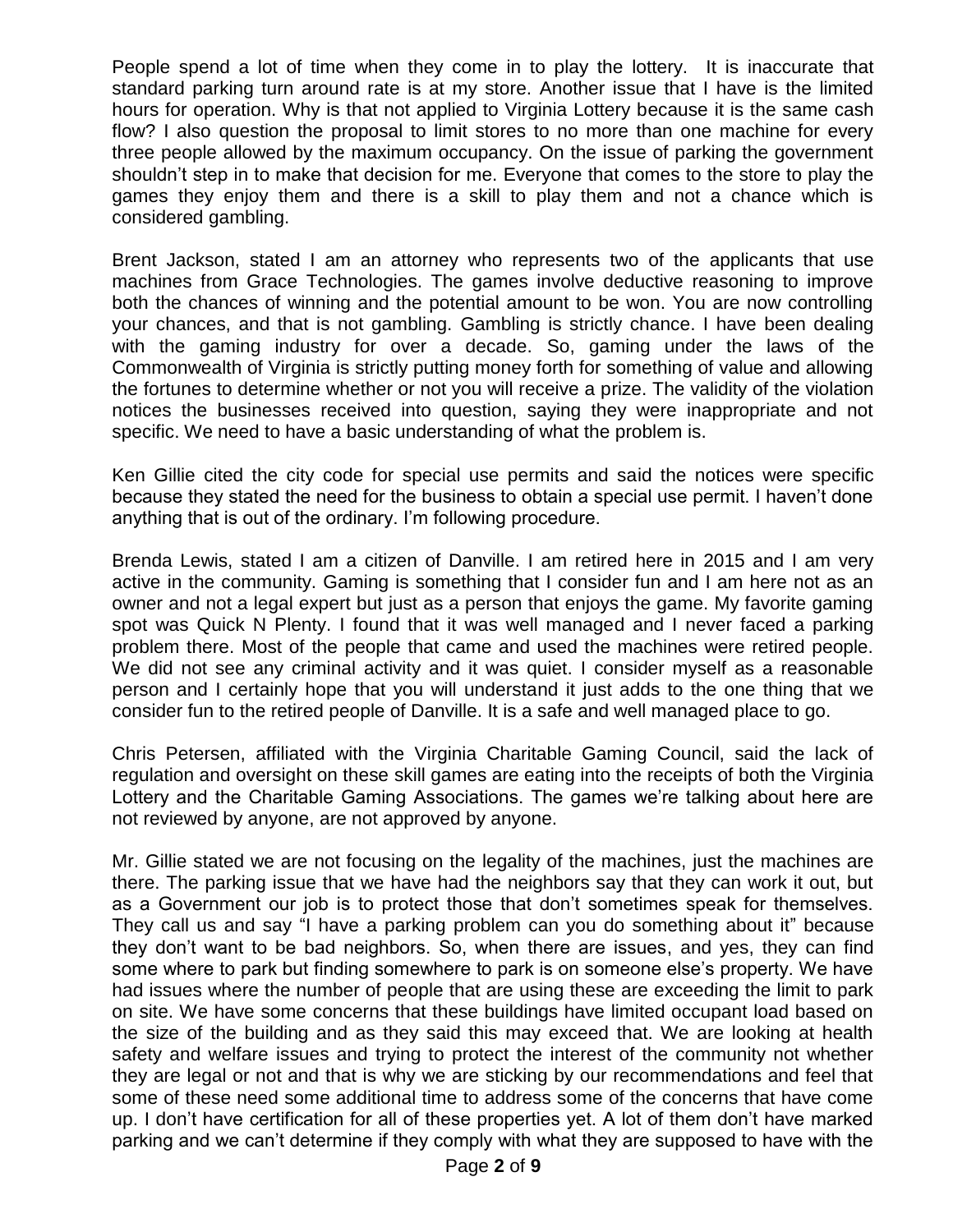property. We need some time to work with the owners of the facility to come up with a true parking plan to have the facility surveyed for occupancy. If the exit lights and emergency lights they should have them, but based on the age of these buildings and the annexation, I don't know. These are the things that we feel to protect the welfare of the folks coming in and out of them need to be done.

Mr. Jones asked just for my clarification your recommendation of postponing is more for addressing these items than postponing to see what comes of the case in Charlottesville?

Mr. Gillie stated correct. The Charlottesville case is something completely different from this, we just want you to be aware of the fact that this is out there. There are people out there that are concerned if this is legal or not. I'm not the guy to do that, that's the Commonwealth, Attorney. I just look at it from a zoning aspect.

#### **Mr. Garrison made a motion to table this until we have the information needed for this special use permit PLSUP20190000294. Mr. Wilson seconded the motion. The motion was approved by a 6-0 vote.**

*3. Special Use Permit application PLSUP20190000295, filed by Jagjit Singh on behalf of Kaur & Sons LLC, requesting a Special Use Permit for commercial recreation (indoor) in accordance with Article 3.M, Section C, Item 4 of the Zoning Ordinance of the Code of City of Danville, Virginia 1986, as amended at 103 Franklin Tpke, otherwise known as Grid 2806, Block 009, Parcel 000010 of the City of Danville, Virginia Zoning District Map. The applicant is proposing to have indoor gaming.*

Mr. Scearce opened the Public Hearing.

Mr. Jagit Singh spoke on the owner's behalf. Mr. Singh stated I don't agree with the hours of operation; that should be left for the business owner to decide.

Mr. Scearce closed the Public Hearing.

# **Mr. Garrison made a motion to table this until we have the information needed for this special use permit PLSUP20190000295. Mr. Bolton seconded the motion. The motion was approved by a 6-0 vote.**

*4. Special Use Permit application PLSUP20190000320, filed by Abdul Wahid Khan on behalf of Catbird Properties LLC, requesting a Special Use Permit for commercial recreation (indoor) in accordance with Article 3.J, Section C, Item 2 of the Code of City of Danville, Virginia 1986, as amended at 1225 Franklin Tpke, otherwise known as Grid 1916, Block 003, Parcel 000005 of the City of Danville, Virginia Zoning District Map. The applicant is proposing to have indoor gaming.*

Mr. Wilson opened the Public Hearing.

Fielding Douthat, Attorney, stated I am with Woods-Rogers in Richmond and I represent Items 4, 5 and 12. We have talked a great deal today about parking issues and generally I think what we are talking about concerns safety and parking. Convenience stores have a long history of any number of uses whether it is food, quick purchases like milk, or nabs, or whatever it may be, and video games have been in stores for as long as I can remember. I remember playing pinball and pac man, whatever they may be. Any number of other people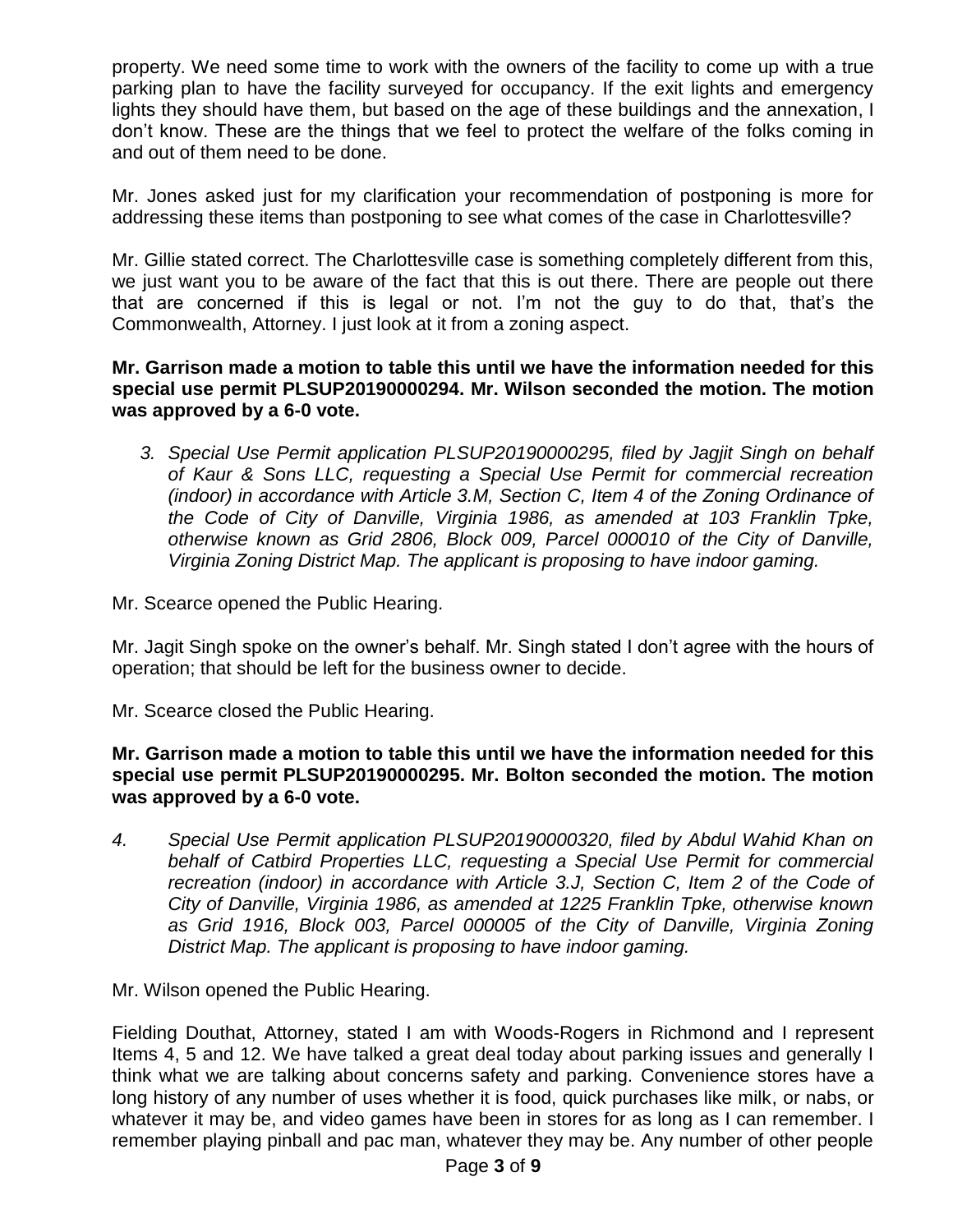there, all the time playing those games. As time has evolved, you have ATM machines in there now and you have people coming in there to use the fax. When you have the lottery sometimes you have lines out the door. It's the same potential issues for all of those and none of that ever comes up when you are talking about these issues. When we are talking about these games at this particular time, and these games are games of skill, they are just like any other game and there is no difference here. In terms of the parking and the conditions of the light and the information that is out there. I have some documents that I would like to pass out to everyone. These games are prevalent throughout the Commonwealth of Virginia and you see them in localities all over the place. These kind of games are in stores all over Richmond. So, what you have here are photos of the parking lot and the inside of the store and the three stores that I represent. Those pictures there were taken on a Saturday afternoon and you will see that there are no parking issues. There is plenty of parking for everybody and there are not that many people using the machines. Let's talk about 1225 Franklin Turnpike that's what we are here to talk about now. This picture was taken about 4:00 on Friday afternoon and you can see that there is plenty of parking all throughout, and there are marked spots. A few cars there but not many and the parking goes all the way around the building. If you look inside you will see the one machine in the store and there is nobody playing that game. There is plenty of parking and there are no cars there and nobody is playing the game. The point is that you can look at the parking lot and see that there is plenty of parking and you can see that there is cars there and you know the time of day and you can look inside and nobody is actually playing that game.

Mr. Scearce stated was this taken before last Friday?

Mr. Douthat stated your right, nobody would be playing the games. The point being that there is plenty of parking and there is no one playing the game.

Mr. Scearce stated so they comply with the ordinance?

Mr. Douthat stated there is only one game in their store and there is plenty of parking there and parking would not be an issue. In looking at the proposed conditions and limiting the hours and I'm not sure why it would make more sense if your store is opened you can simply play a game if you wanted to. However, it's not that big of a deal. The parking lots, certificate of occupancy and the lights it is a difficult concept to understand. We are requesting a Special Use Permit be granted and as far as some kind of governance on what is going on and maybe it makes more sense to have four machines of something like that. My clients have spent money and time out of the opportunity to make business and make money in what is at present a legitimate business. There is no need for them to be delayed.

Mr. Scearce closed the Public Hearing.

**Mr. Bolton made a motion to table this until we have the information needed for this special use permit PLSUP20190000320. Mr. Jones seconded the motion. The motion was approved by a 6-0 vote.**

*5. Special Use Permit application PLSUP20190000319, filed by Inam Qazi on behalf of UHA Inc, requesting a Special Use Permit for commercial recreation (indoor) in accordance with Article 3.M, Section C, Item 4 of the Zoning Ordinance of the Code of City of Danville, Virginia 1986, as amended at 1354 Westover Dr, otherwise known as Grid 0710, Block 001, Parcel 000006 of the City of Danville, Virginia Zoning District Map. The applicant is proposing to have indoor gaming.*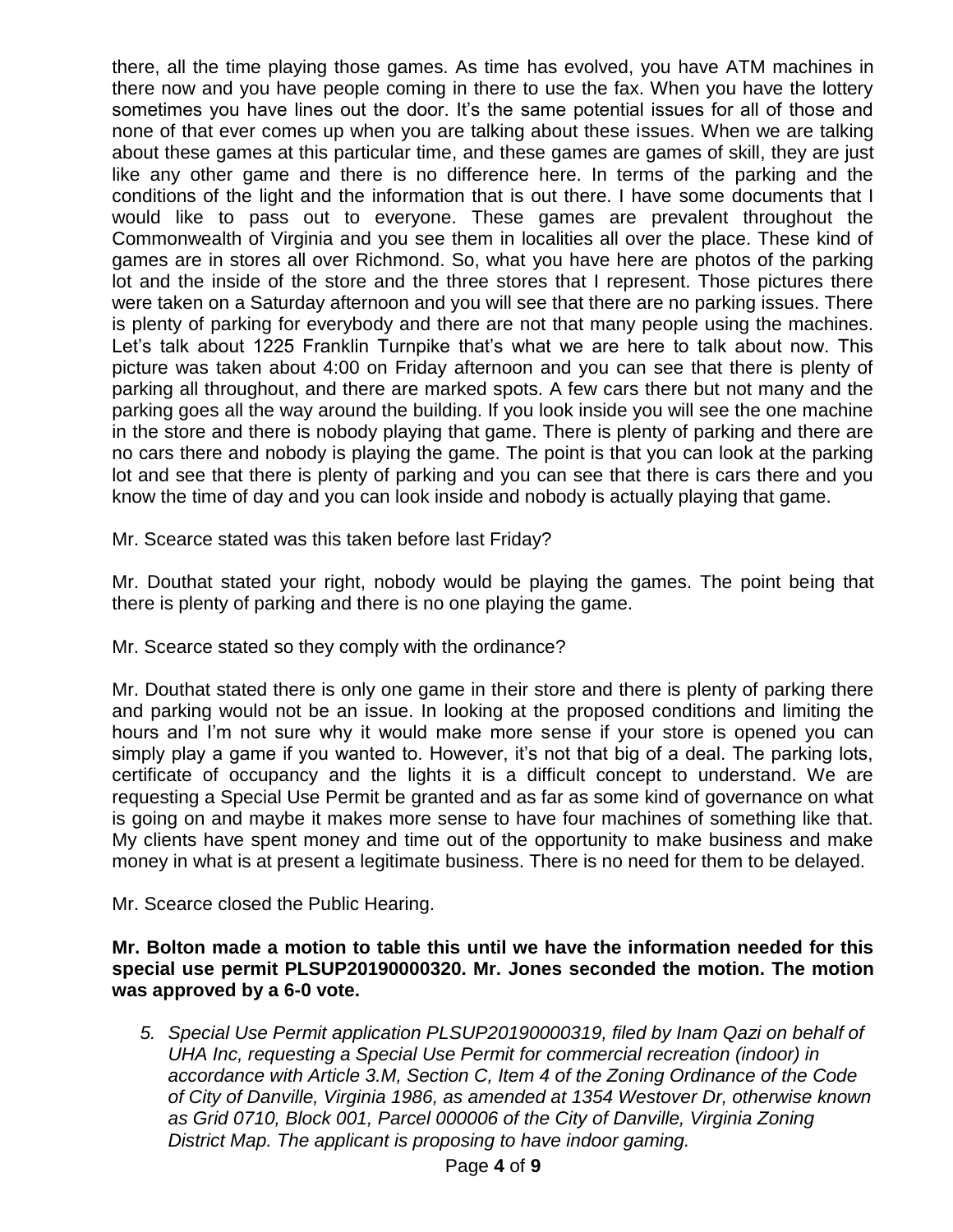Mr. Scearce opened the Public Hearing.

Mr. Fielding Douithat spoke on behalf of Inam Qazi. Mr. Douithat stated we have the same basic position that I expressed before, as you, if you wouldn't mind to turn to 1354 Westover Drive. Again, this goes to the parking issues that we seem to be discussing here. The conditions, coming up with a math equation to try to determine how many parking spaces is makes more sense to look at what you got to see what is there and make a recommendation on that. They have four machines and you have a small store that is sitting on a large lot.

Mr. Scearce stated I got one question, this store has a restaurant behind it and I don't think it is being used right now.

Mr. Douithat stated I'm not sure.

Janie Lundsford stated I do not live in Danville but my husband and myself, own six rental properties around this community store. I disagree that there is a lot of parking there, that picture makes it look like there is a lot of parking. In the front Wade Street that goes down beside this convenience market is a very narrow street. To get two cars down that road as you turn in is hard to do. I just don't think that it has enough parking. All that parking in the back did go with the restaurant. It is very hard to get out of Wade Street and there is a lot of housing and residential on that. If they put fifteen machines in that store there should be a concern too. I just know by going in and out of my property that it is hard to get out and with the cars parked in front of the store it is very hard to see. I think that parking should be a consideration and the number of games that they can have. I just can't imagine having fifteen games in there.

Keith Fields stated I am an adjacent property owner about 300 feet from there. My biggest concern is residential, going back to the health and safety issue of this. This is a very busy stretch of road, if you can't see it on the complete map. You have several streets that all are emptying to this remote area probably within a matter of thousand feet. I am a resident and I live right off Wade Street and it is very difficult to turn off of Westover Drive West Bound to get in there when there is traffic at this convenience store. If you look at everything considering the traffic pattern goes from four lanes to two lanes, which is right there, we are highly blessed with some good businesses. There are a bunch of automotive, gas houses and dollar general. If you look at the proximately of where all of those are and how they dump into Westover already and it is like a nightmare. I can't really imagine having more traffic as we have talked this afternoon, adding to that.

Mr. Scearce closed the Public Hearing.

**Mr. Jones made a motion to table this until we have the information needed for this special use permit PLSUP20190000319. Mr. Dodson seconded the motion. The motion was approved by a 6-0 vote.**

*6. Special Use Permit application PLSUP20190000290, filed by Hewa Jayawardena on behalf of Jerry Davis, requesting a Special Use Permit for commercial recreation (indoor) in accordance with Article 3.M, Section C, Item 4 of the Zoning Ordinance of the Code of City of Danville, Virginia 1986, as amended at 4800 Riverside Dr.,*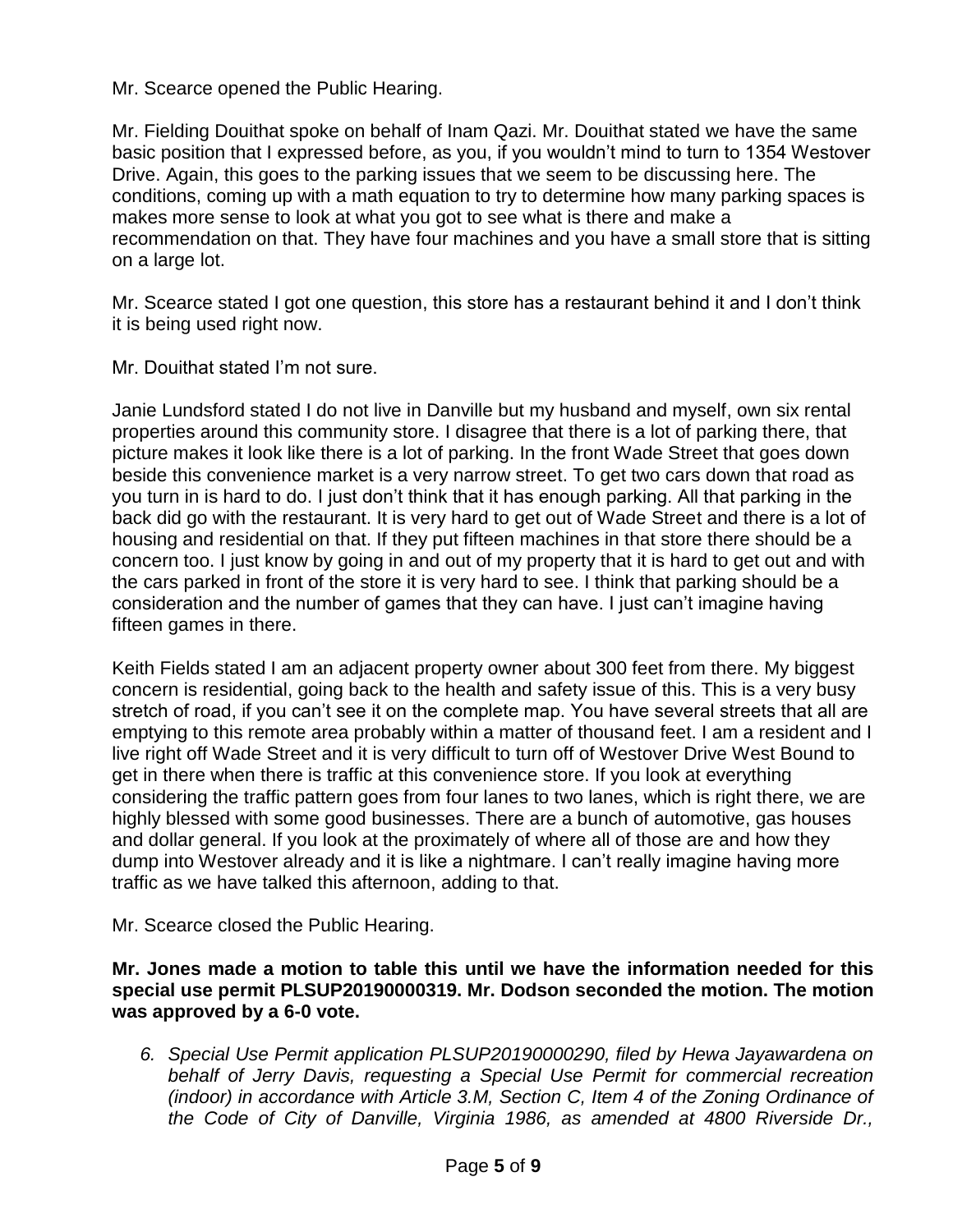*otherwise known as Grid 0709, Block 002, Parcel 000019 of the City of Danville, Virginia Zoning District Map. The applicant is proposing to have indoor gaming.*

Mr. Scearce opened the Public Hearing.

Mr. Hewa Jayawardena spoke on behalf of Jerry Davis. We don't have any parking space problem or any kind of traffic problem.

Brent Jackson, Attorney stated he is actually one of my clients. I realize we have to set a precedent with regards to the other decisions. I respect that, but I just want to add that my client and some of the others have said that they have adequate parking and no problems today as far as overcrowding or hazardous conditions. How are we to determine a situation that is not hazardous? This gentleman has over twelve parking spaces are we to use an equation to determine the x amount of parking spaces?

Mr. Scearce closed the Public Hearing.

**Mr. Wilson made a motion to table this until we have the information needed for this special use permit PLSUP20190000290. Mr. Garrison seconded the motion. The motion was approved by a 6-0 vote.**

*7. Special Use Permit application PLSUP20190000297, filed by Satjeet Kaur on behalf of River Penny Saver LLC, requesting a Special Use Permit for commercial recreation (indoor) in accordance with Article 3:K, Section C, Item 5 of the Zoning Ordinance of the Code of the City of Danville, Virginia 1986, as amended at 642 Worsham St., otherwise known as Grid 2710, Block 016, Parcel 000010 of the City of Danville, Virginia Zoning District Map. The applicant is proposing to have indoor gaming.*

Mr. Scearce opened the Public Hearing.

Mr. Bob Vaughan spoke on behalf of River Penny Saver LLC. Mr. Vaughan stated of course we wish for the Planning Commission to approve the application. I want to point out that the machines at this location, were there for a period of time just like the other cases. When it became apparent that there was some objection to them, they stopped using them and complied with that and applied for this application. Again, if the machines are indeed lawful I suggest that the permit should be granted. The only comment I have basically their circumstances are just like all the others but there are a few unique characteristics of this particular location that you ought to be aware of, she has approximately twenty two to twenty five parking spaces. Interestingly enough for forty two notices to be sent out at this location of those six responded positive and three negative. We are willing to abide by whatever reasonable conditions that the Commission adopts for the allowance of these machines once it is determined.

Mr. Scearce closed the Public Hearing.

**Mr. Wilson made a motion to table this until we have the information needed for this special use permit PLSUP20190000297. Mr. Dodson seconded the motion. The motion was approved by a 6-0 vote.**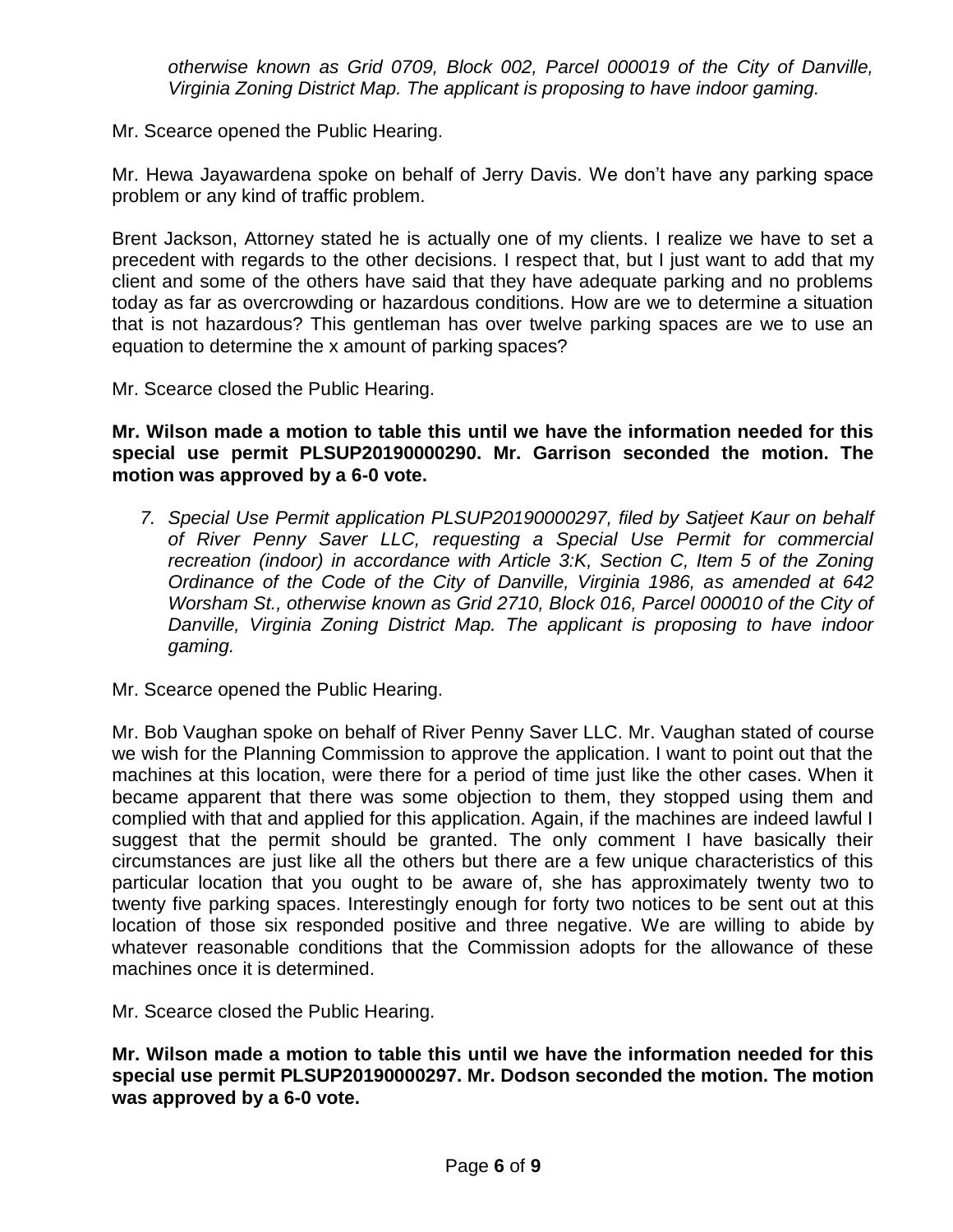- *8. Special Use Permit application PLSUP20190000299, filed by Shahid Javid on behalf of MKM Partners, requesting a Special Use Permit for commercial recreation (indoor) in accordance with Article 3.M, Section C, Item 4 of the Zoning Ordinance of the Code of the City of Danville, Virginia 1986, as amended at 1501 W Main St. otherwise known as Grid 0611, Block 004, Parcel 000001 of the City of Danville, Virginia Zoning District Map. The applicant is proposing to have indoor gaming.*
- Mr. Scearce opened the Public Hearing.
- Mr. Scearce closed the Public Hearing.

# **Mr. Garrison made a motion to table this until we have the information needed for this special use permit PLSUP20190000299. Mr. Bolton seconded the motion. The motion was approved by a 6-0 vote.**

*9. Special Use Permit application PLSUP20190000309, filed by Samir Patel on behalf of Dutta Inc of Virginia, requesting a Special Use Permit for commercial recreation (indoor) in accordance with Article 3.M, Section C, Item 4 of the Zoning Ordinance of the Code of City of Danville, Virginia 1986, as amended at 2100 W Main St, otherwise known as Grid 0610, Block 004, Parcel 000001 of the City of Danville, Virginia Zoning District Map. The applicant is proposing to have indoor gaming.*

Mr. Scearce opened the Public Hearing.

Mr. Brent Jackson stated I represent Mr. Samir Patel and he just asked that I address this condition on his behalf. He currently has five machines at this location and he also has ten front parking spaces as well as two in the rear. He feels that he has more than adequate parking and he has never had any problems with regards of parking issues and there does not appear to be any hazardous conditions. People that come and engage in skill games, and what surprised me, the groups of people that engage are of all ages. The majority of the people that do play are usually the people that live in the area of the convenience store. The older patronage play them and they turn it in to a meeting place. There are never any issues and they are people that live in the area and they are normally of an older age.

Mr. Scearce closed the Public Hearing.

#### **Mr. Wilson made a motion to table this until we have the information needed for this special use permit PLSUP20190000309. Mr. Dodson seconded the motion. The motion was approved by a 6-0 vote.**

*10.Special Use Permit application PLSUP20190000311, filed by Danny Graves on behalf of Larry Soyars, requesting a Special Use Permit for commercial recreation (indoor) in accordance with Article 3.M, Section C, Item 4 of the Zoning Ordinance of the Code of City of Danville, Virginia 1986, as amended at 688 Mt Cross Rd Suite B, otherwise known as Grid 0708, Block 001, Parcel 000012 of the City of Danville, Virginia Zoning District Map. The applicant is proposing to have indoor gaming.*

Mr. Scearce opened the Public Hearing.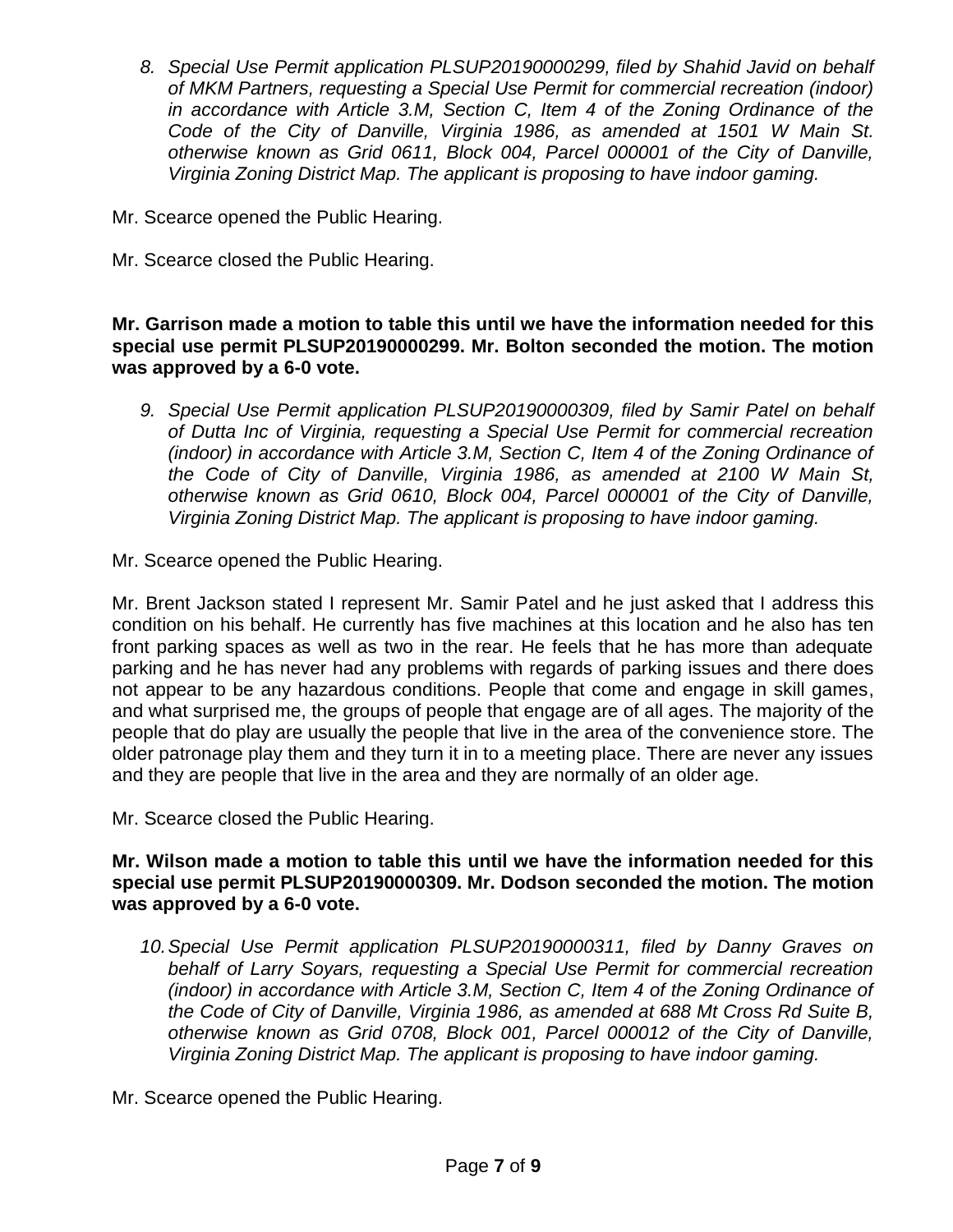Mr. Danny Graves, owner and operator of Graves Auto and Detailing. Mr. Graves stated I do a lot of detailing around the area for multiple dealer ships. My case might be a little bit different, because above me is a convenience store and my detailed shop is on the bottom. I have been there for thirteen years. I feel like it would be a great contribution to my business because a lot of people that I deal with are senior citizens. On the front upper level is a service station and convenience store and that is their business but I'm on the back side and we are separated. I would like you to take in consideration that I think it would help my business to have those machines because people can relax while we are detailing their vehicle. I feel like if I add them to my business that it would add more customers and add more revenue for me.

Mr. Scearce closed the Public Hearing.

# **Mr. Garrison made a motion to table this until we have the information needed for this special use permit PLSUP20190000311. Mr. Bolton seconded the motion. The motion was approved by a 6-0 vote.**

*11.Special Use Permit application PLSUP20190000312, filed by Chase Reeves on behalf of Jerry Davis, requesting a Special Use Permit for commercial recreation (indoor) in accordance with Article 3.M, Section C, Item 4 of the Zoning Ordinance of the Code of City of Danville, Virginia 1986, as amended at 2846 Riverside Dr, otherwise known as Grid 1710, Block 006, Parcel 000001 of the City of Danville, Mr. Garrison made a motion to table this till we have the information needed for this special use permit PLSUP20190000295. Mr. Bolton seconded the motion. The motion was approved by a 6-0 vote. Virginia Zoning District Map. The applicant is proposing to have indoor gaming.*

Mr. Scearce opened the Public Hearing.

Mr. Chase Reeves, stated I'm here representing this special use application. I understand that we are here today just for zoning. I currently manage and operate a large amount of locations in North Carolina as well as Virginia. A lot of money is going to North Carolina and everyone that plays is going to North Carolina. Some people that go to the gas stations and there is a large amount that are traveling outside of Danville to play these games. In Virginia we pay taxes so we would like to have ten to twenty machines at this location as well as pay taxes. We have over twenty parking spaces and I don't see any problems with parking. If there are problems with parking then we would speak to the businesses owners to resolve that. We would actually run from 8:00 am to 8:00 pm and we don't have any issues with the time.

Mr. Garrison stated are you planning on putting a convenience store in or just machines?

- Mr. Reeves stated just machines.
- Mr. Scearce closed the Public Hearing.

Mr. Garrison stated this is a huge space, it's the old payless store.

**Mr. Bolton made a motion to table this until we have the information needed for this special use permit PLSUP20190000312. Mr. Jones seconded the motion. The motion was approved by a 6-0 vote***.*